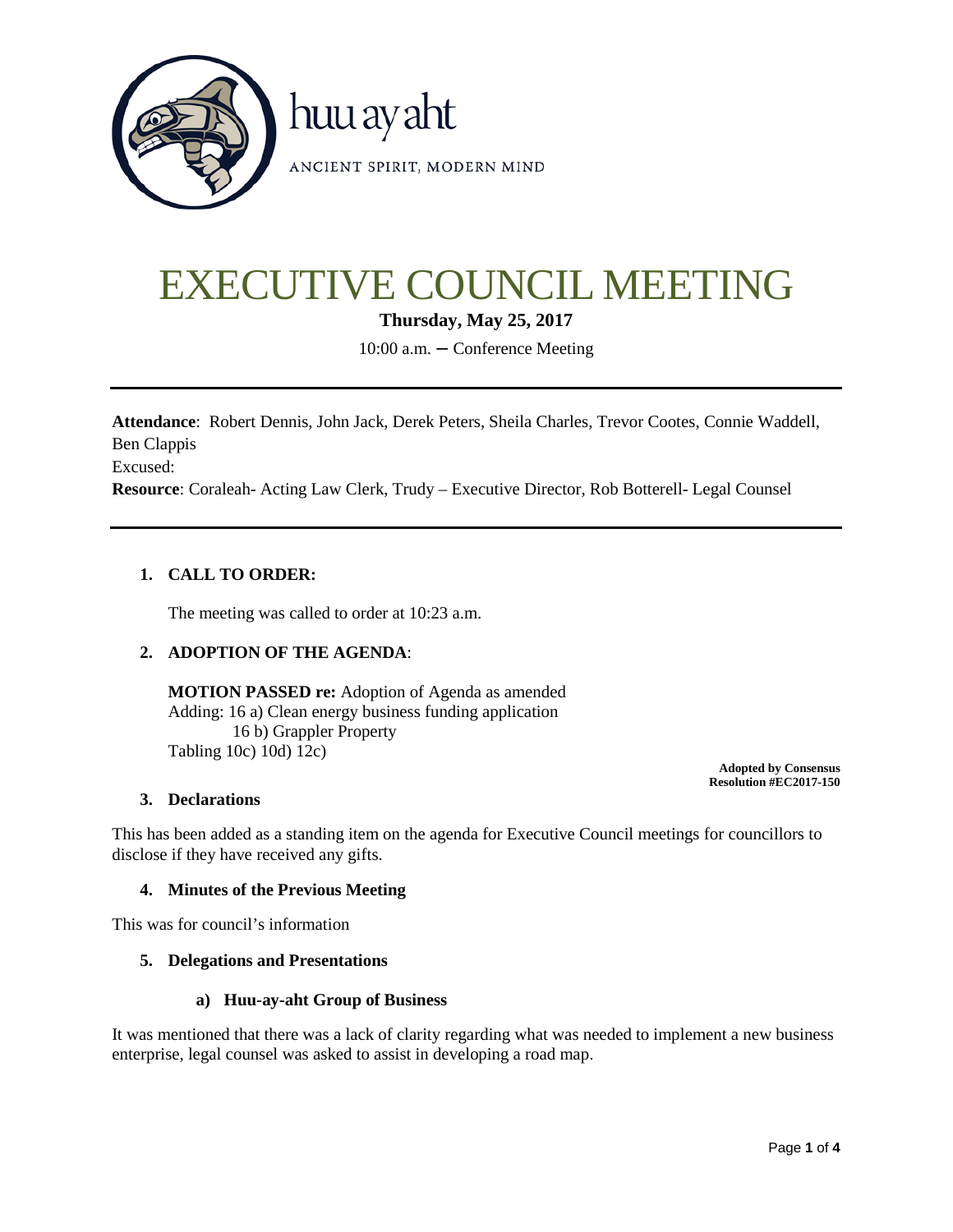## **b) Maa-nulth Enforcement Advisory Committee Inaugural Meeting**

Kathy was originally appointed to this committee but after reviewing the agenda and materials it was best suited for Stephen to attend

**Motion:** Be it resolved that Executive Council hereby: Approve the recommendation that was presented in the Appointment to the Maa-Nulth Enforcement Advisory Committee report dated May 11, 2017 to appoint Stephen Rayner, Director or Lands, Resources and Infrastructure to represent Huu-ay-aht First Nations on the Enforcement Advisory Committee effective immediately.

> **Adopted by Consensus Resolution #EC2017-151**

## **6. Citizen Issue**

A citizen attended to raise issues with Executive Council. The citizen started off by thanking council for letting them raise their concerns today. One concern is transportation issues for working at the Motel and the education that is required to be able to apply for a position. The elders group also thought it would be a good idea to have a member of council be at their monthly meetings.

## **7. External Correspondence for Information**

## **a) Donation to Uchucklesasht Opening**

There are options we have to donate; there are a couple of completed items in the carving shed that is complete.

## **b) Abalone Donation to Toquaht Potlatch**

There was a personal invite to attend this potlatch and Ha'wiih has this on their radar.

## **8. External Correspondence for Decision**

There was no external correspondence for decision

#### **9. Old Business**

#### **a) Fisheries treaty Implementation Plan**

Council commends the work that has been done on this; it's nice to see that we are implementing what we were talking about last year

**Motion:** to receive the fisheries treaty implementation plan document

**Adopted by Consensus Resolution #EC2017-152**

#### **10. New Business**

#### **a) Property Tax**

Ha'wiih council has met and reviewed the regulation but have no comments to have it amended.

**Motion:** Be it Resolved that Executive Council hereby: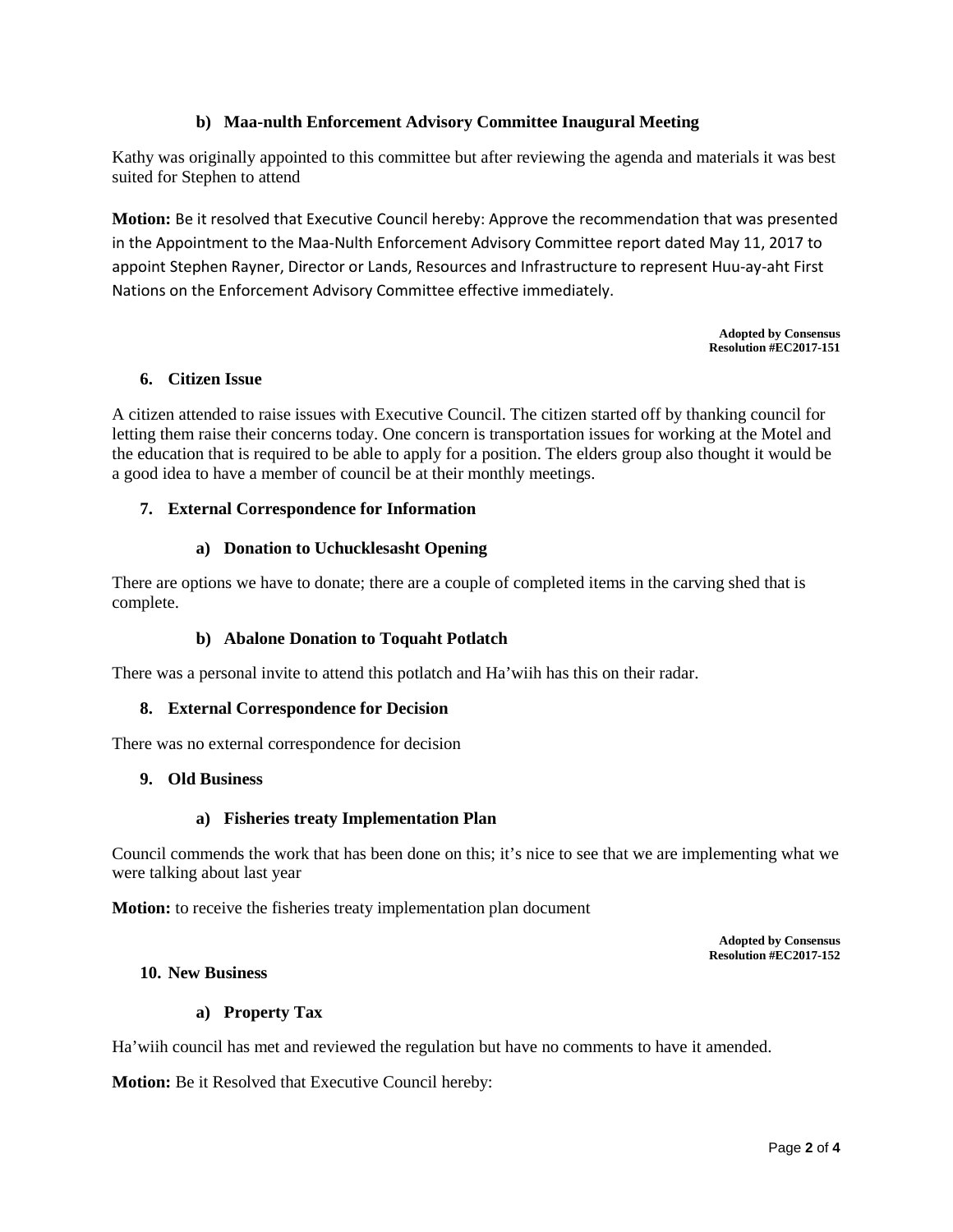- 1) Subject to and recommendation of the Ha'wiih council, Executive Council approve the Annual Property Tax Rates regulation, 2017
- 2) Approves the proposed regulation in accordance with the real property tax act S. 17(2); and
- 3) Waives the requirement that a report in respect of this matter be delivered at least four working days in advance of its consideration

**Adopted by Consensus Resolution #EC2017-153**

## **b) Nuu-chah-nulth Education and Training Program Paawats Funding**

**Motion:** Approves the recommendation to enter into a contract with NETP as presented in the Nuu-chahnulth Education and Training Program Paawats Funding Briefing Note.

> **Adopted by Consensus Resolution #EC2017-154**

## **c) Communication Plan**

This item was tabled until the next time

#### **d) Maa-nulth Update**

This item was tabled until the next meeting

#### **e) Travel Policy expenses/approval**

There has been some discussion internally, patient travel should be reviewed and this is now on Sheila's table as the amount is low.

#### **11. Financial Reports**

## **a) Annual Report**

**Motion:** Be it resolved that Executive Council here by accept and approve the Unaudited Draft Balance Sheet dated March 31, 2017

> **Adopted by Consensus Resolution #EC2017-155**

The next financial statements will be on the new software that was purchased

#### **12. In-Camera Business**

**Motion:** to go into camera at 12:56pm

**Adopted by Consensus Resolution #EC2017-156**

**In-Camera Motion:** 

**Motion:** to go out of Camera at 1:10pm

**Adopted by Consensus**

**Adopted by Consensus Resolution #EC2017-157**